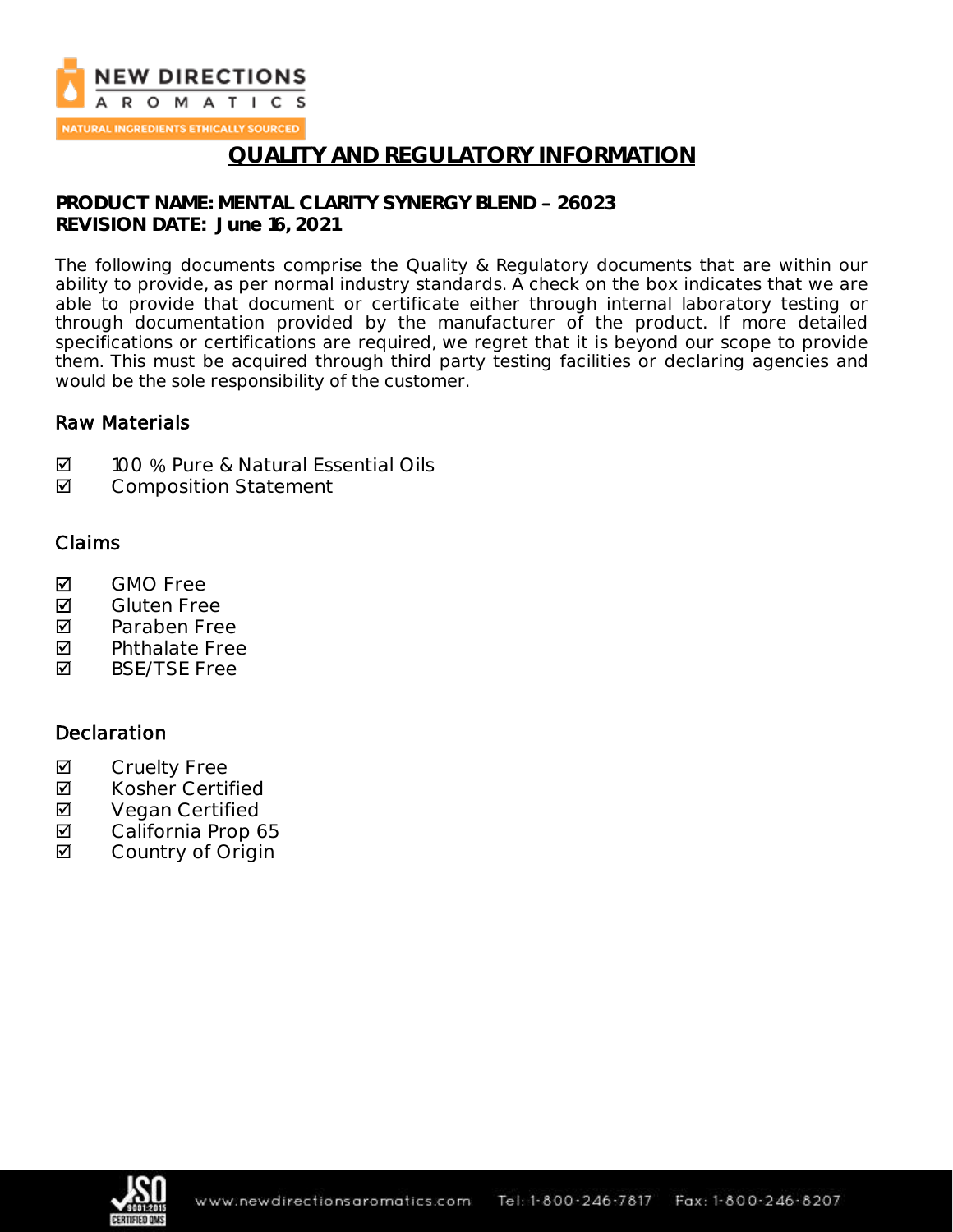

# **STATEMENT**

**PRODUCT NAME: MENTAL CLARITY SYNERGY BLEND 26023**

We hereby declare that, to the best of our knowledge, this product is composed of 100 % pure and natural and unadulterated essential oils listed below.

| <b>INCI Name</b>                      | Source | CAS#                      | EC#                 | $\frac{0}{0}$ |
|---------------------------------------|--------|---------------------------|---------------------|---------------|
| Citrus Paradisi Peel Oil              | Plant  | 8016-20-4                 |                     | 30 to 100     |
| Citrus Aurantium<br>Bergamia Peel Oil | Plant  | 89957-91-5                | 289-612-9           | 30 to 100     |
| Citrus Limon Peel Oil                 | Plant  | 8008-56-8 /<br>84929-31-7 | $- / 284 - 515 - 8$ | 10 to 30      |
| Ocimum Basilicum Oil                  | Plant  | 8015-73-4 /<br>84775-71-3 | 283-900-8           | 10 to 30      |

#### Disclaimer & Caution

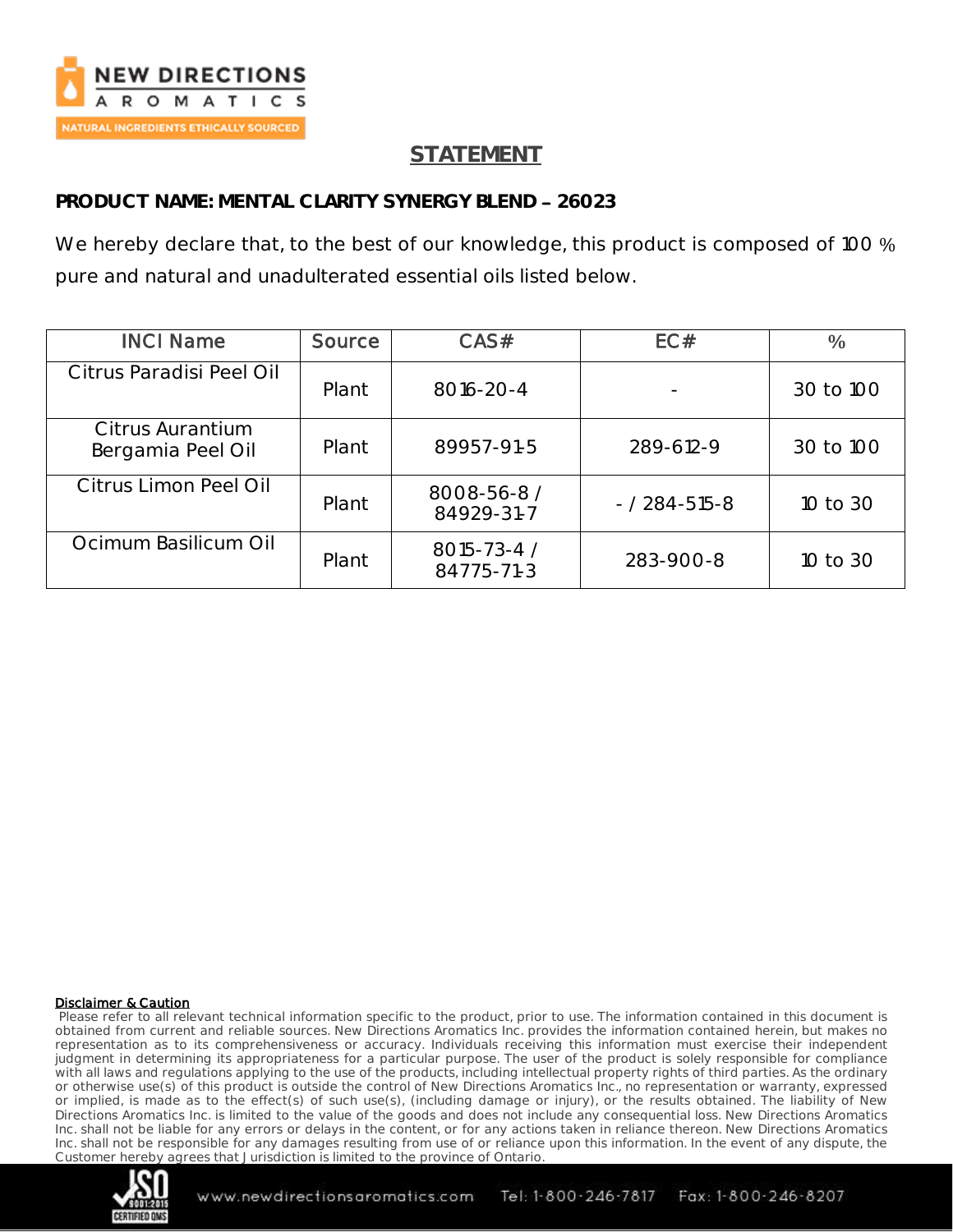

# **BY-PRODUCTS & IMPURITIES STATEMENT**

### **PRODUCT NAME: MENTAL CLARITY SYNERGY BLEND 26023**

We hereby declare that, to the best of our knowledge, this product was not produced from nor does it contain any of the following by-products and impurities:

- \* GMO material(s)
- \* Gluten or its derivatives
- \* Parabens
- \* Phthalates
- \* Animal or its derivatives
- \* BSE (Bovine Spongiform Encephalopathy)

#### Disclaimer & Caution

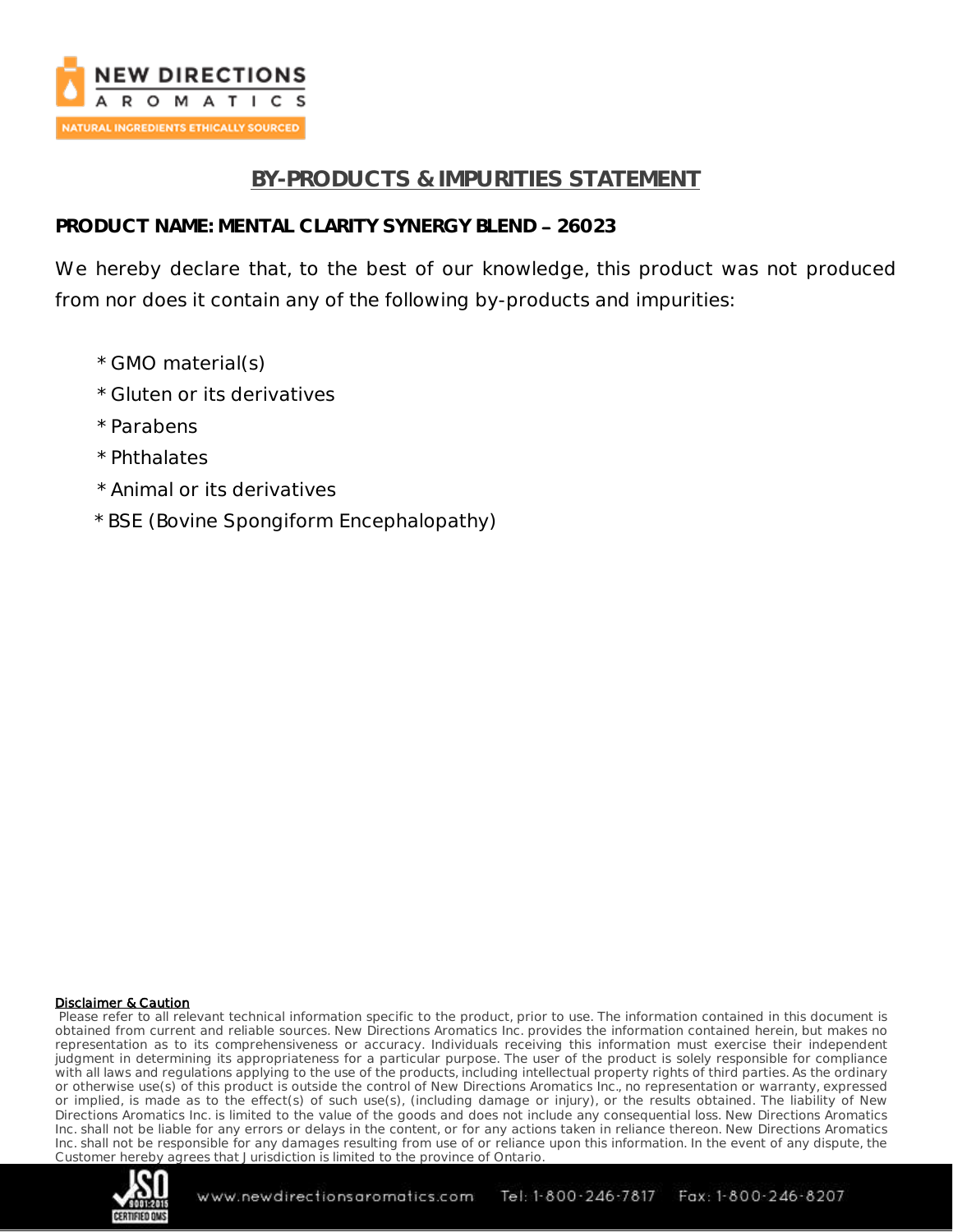

# **CRUELTY-FREE STATEMENT**

### **PRODUCT NAME: MENTAL CLARITY SYNERGY BLEND 26023**

We hereby declare that, to the best of our knowledge, this product has not been tested on animals.

#### Disclaimer & Caution

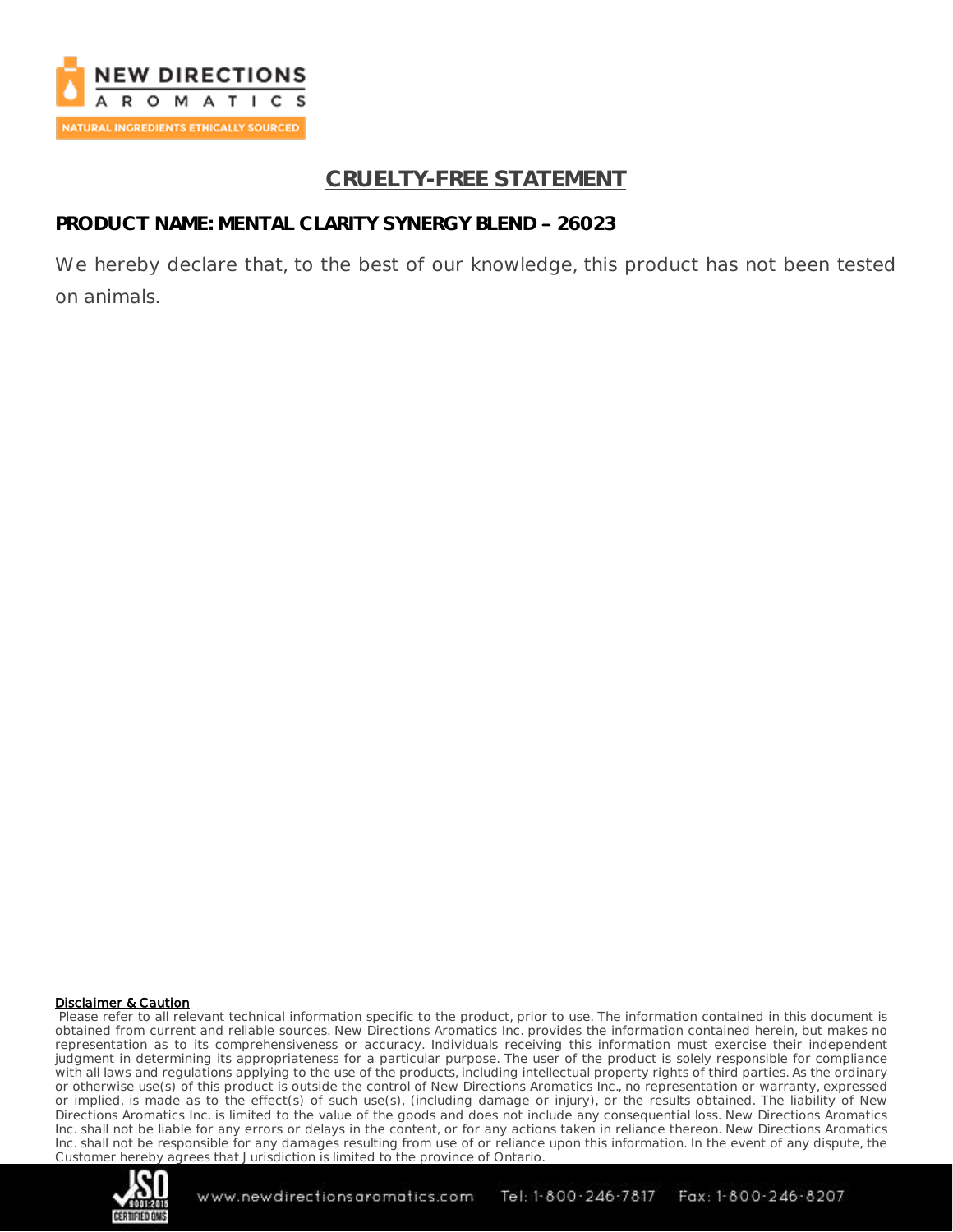

# **KOSHER STATEMENT**

### **PRODUCT NAME: MENTAL CLARITY SYNERGY BLEND 26023**

We hereby confirm that this product has been certified to Kosher standards.

#### Disclaimer & Caution

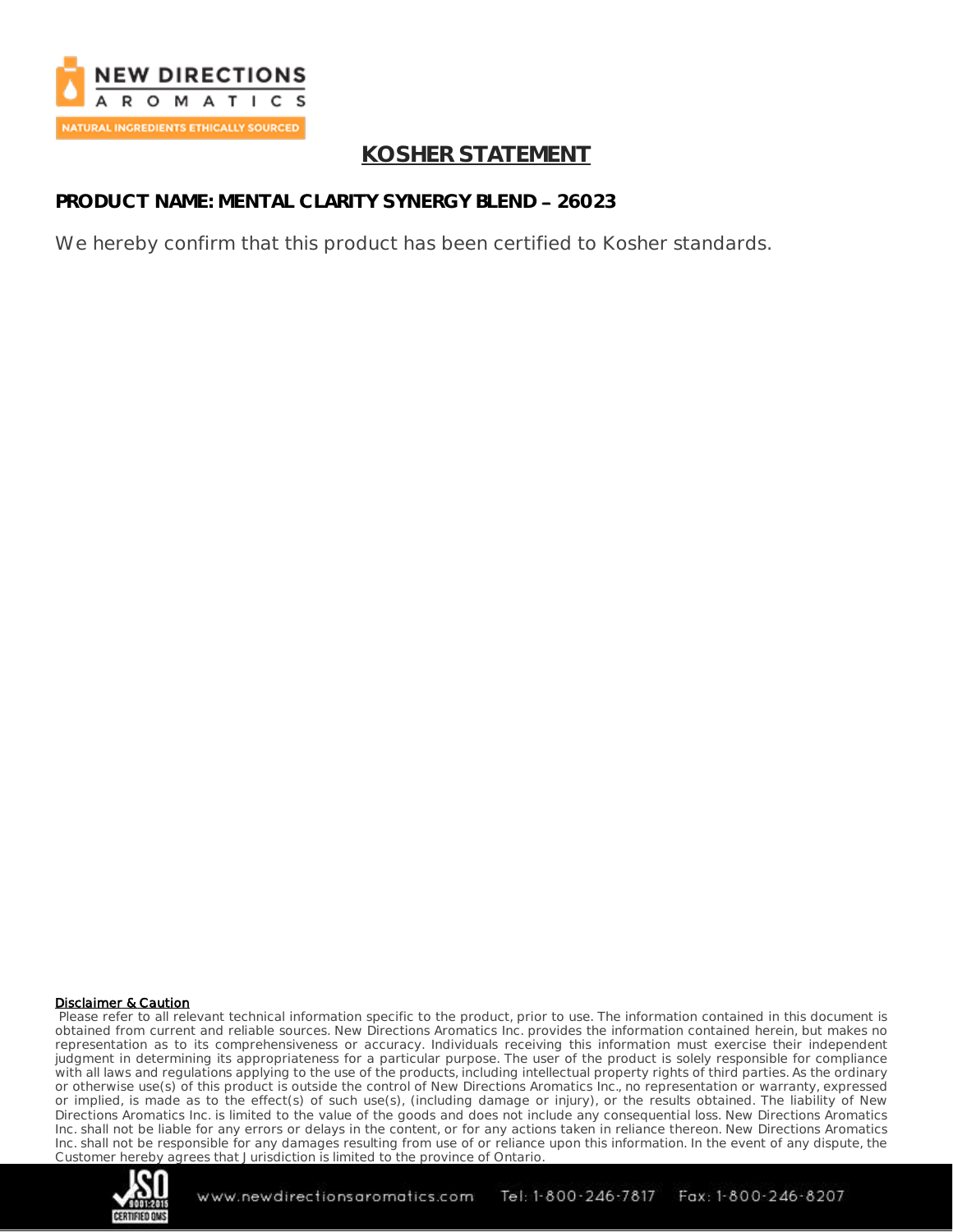

# **VEGAN STATEMENT**

# **PRODUCT NAME: MENTAL CLARITY SYNERGY BLEND 26023**

We hereby confirm that this product has been certified to Vegan standards.

#### Disclaimer & Caution

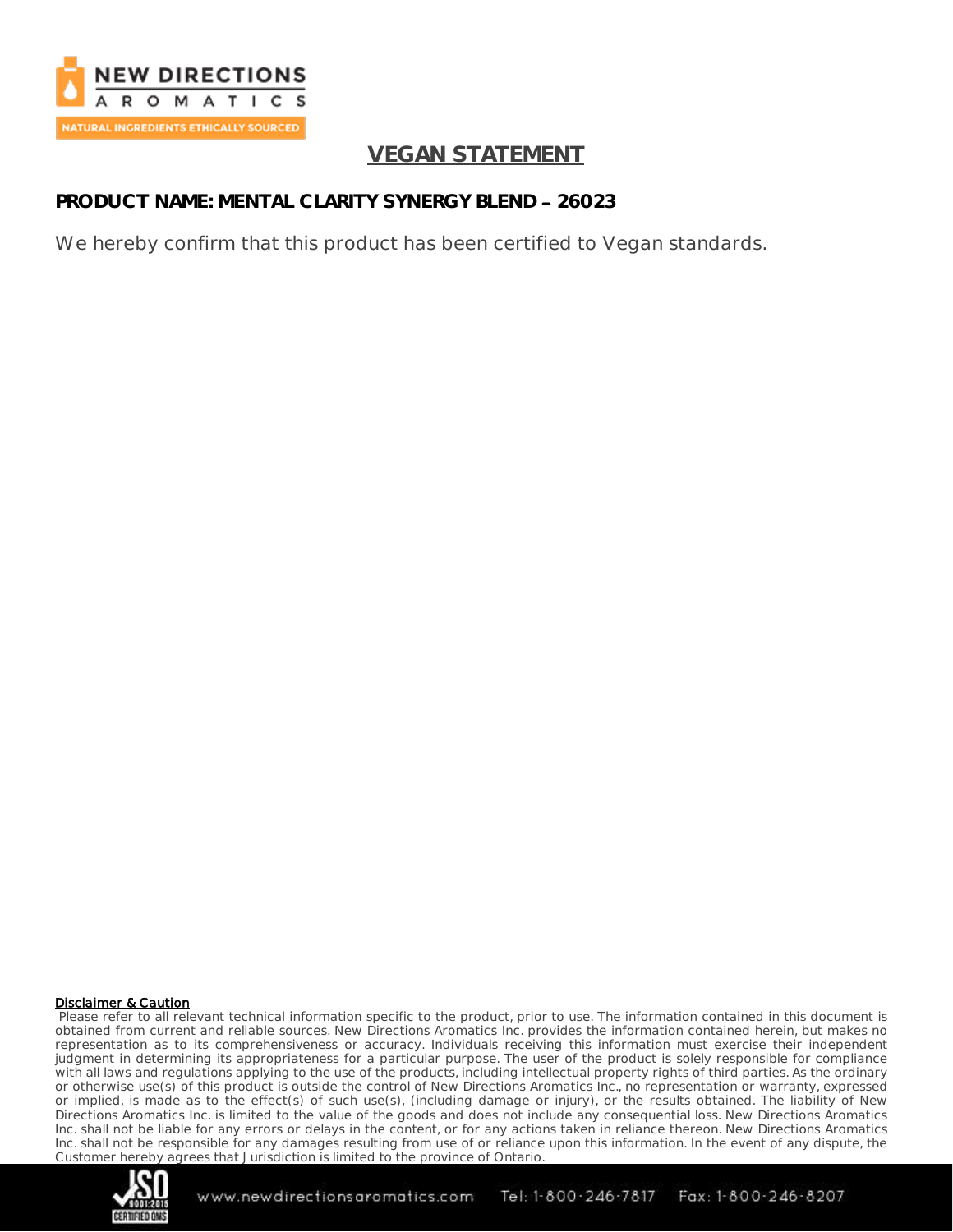

# **CALIFORNIA PROPOSITION 65 STATEMENT**

### **PRODUCT NAME: MENTAL CLARITY SYNERGY BLEND 26023**

# **A** WARNING:

- This product can expose you to myrcene, which is known to the State of California to cause cancer.
- This product can expose you to methyleugenol, which is known to the state of California to cause cancer.
- This product can expose you to estragole, which is known to the state of California to cause cancer.

For more information go to [www.P65Warnings.ca.gov](http://www.p65warnings.ca.gov/)

#### Disclaimer & Caution